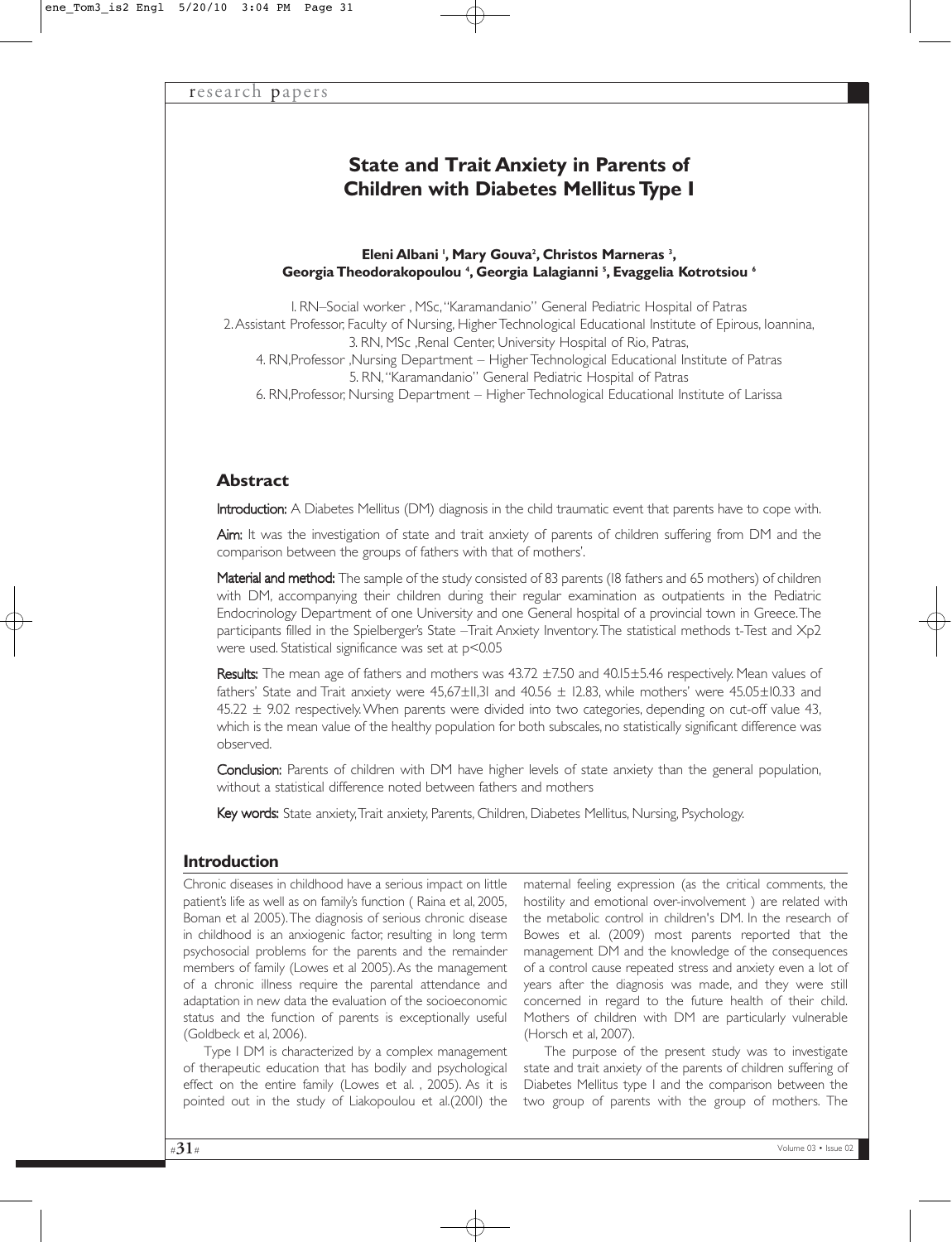#### research papers

assumption of the research was that levels of both trait and than mean values of general Greek population and that state anxiety will be higher in parents of children with DM , mothers will exhibit higher rates of anxiety than fathers.

## **Literature Review Material and Methods**

The present study was conducted in the context of the Post Graduate Course "Primary Health Care" of the Health Science Department of the University of Thessaly and Health Science Department of the Technical Institute of Larissa. It lasted from December 2008 until September 2009. 83 parents (18 fathers) of children with Type I diabetes mellitus, visiting as outpatients the Pediatric Endocrinology Departments of a University hospital and a General hospital of a provincial town were included in the study. The parents were consecutively recruited on the condition they were beyond 18 years old and they voluntarily participated. Every single participant was the caregiver of one diabetic child only. Participants gave their informed consent and were reassured that their responses would remain anonymous and confidential. Parents filled in the Greek version of Spielberg's STAI (State and Trait Anxiety Inventory). STAI consists of 40 questions referring to 2 subscales:

a) The emotional state of the participant at the moment

## **Statistics**

Descriptive statistics was performed and contingency tables were created for the values examined. The distribution of the answers in the two subscales was normal and comparison between the group of fathers and mothers was performed with the Student's T-test. A binary variable was produced, based on the cut-off score 43, which is the mean

of filling the questionnaire ( i.e state anxiety as a result of the present situation)

b) The emotional state of the participant in general (anxiety as a personality trait)

Evaluation is performed on the basis of a four-point Likkert scale (1-2-3-4). In addition to the extracted index for each subscale, a general index of anxiety is produced, after totalizing the score of all sentences.

Questions n.1,2,5,8,11,15,16,20,21,26,27,33,36 and 39 are reversely scored  $(4=1)$ ,  $(3=2)$ ,  $(2=3)$ ,  $(1=4)$ . Values in each subscale range from 20 to 80.The mean value in the general healthy Greek population for the first subscale is 43.21, for the second is 42.79 and for the total scale is 86.01( Anagnostopoulou & Kioseoglou , 2002). The mean values mentioned and used in this study come from the second scale evaluation that is closer to the time of the conduction of the present study. The questionnaire has sufficient validity and reliability.

value for the general healthy Greek population. According to this variable parents were divided into two groups within each subscale: Those with a score < 43 and those with a score > 43. Comparison between the two groups was performed with Yates  $x^2$  ( $x$  c2), which is used for a 2x2 table. SPSS , 13.0 was used.

# **Statistics**

Descriptive statistics was performed and contingency tables were created for the values examined. The distribution of the answers in the two subscales was normal and comparison between the group of fathers and mothers was performed with the Student's T-test. A binary variable was produced, based on the cut-off score 43, which is the mean

#### **Results**

Socio – demographic profile of individuals in both groups, as well as their answers to the additional questions posed in the socio-demographic questionnaire are presented in tables 1 & 2. The mean age of fathers was 43.72 ±7.50 years old, while the mean age of the mothers was 40.15±5.46 years old.. Regarding family status, the vast majority were married (N=78, 94%). Regarding number of children, most parents had one- two children (Ν=74, 90 %). Most parents were High School graduates (N=44, 53%), while 23 were unemployed (27.7%). Most parents lived in large urban centers (>150,000 residents, N=52, 62.7%). The majority of the children with DM were girls (Ν=44, 53.1%). Most children were 6-10 years old and in their majority (N=72, 90 %) the disease was diagnosed less than five years ago.

As shown in table 3, fathers' and mothers' state anxiety

value for the general healthy Greek population. According to this variable parents were divided into two groups within each subscale: Those with a score < 43 and those with a score > 43. Comparison between the two groups was performed with Yates  $x^2$  ( $x$  c2), which is used for a  $2x^2$ table. SPSS , 13.0 was used.

mean value were 45.67± 11.31 and 45.05±10.33 respectively, without any statistical difference.The comparison of the two groups after fusion of classes in a distribution consisting of two categories (≤43 points and >43, as 43.21 is the mean value for the state anxiety in the healthy population) with Yates x2 did not show a statistically significant difference between the two groups ( $p$ <0.05).

Regarding fathers' trait anxiety, the mean value was 40.56±12.83 while mothers' mean value was higher, 45.22±9.02 in particular, without, however any statistically significant difference.Again, the comparison between the two groups, above and below the cut off value of 43 (<43 and >43, as 42.71 is the mean value for the trait anxiety in the healthy population), revealed no statistically significant difference  $(p<0.05)$ .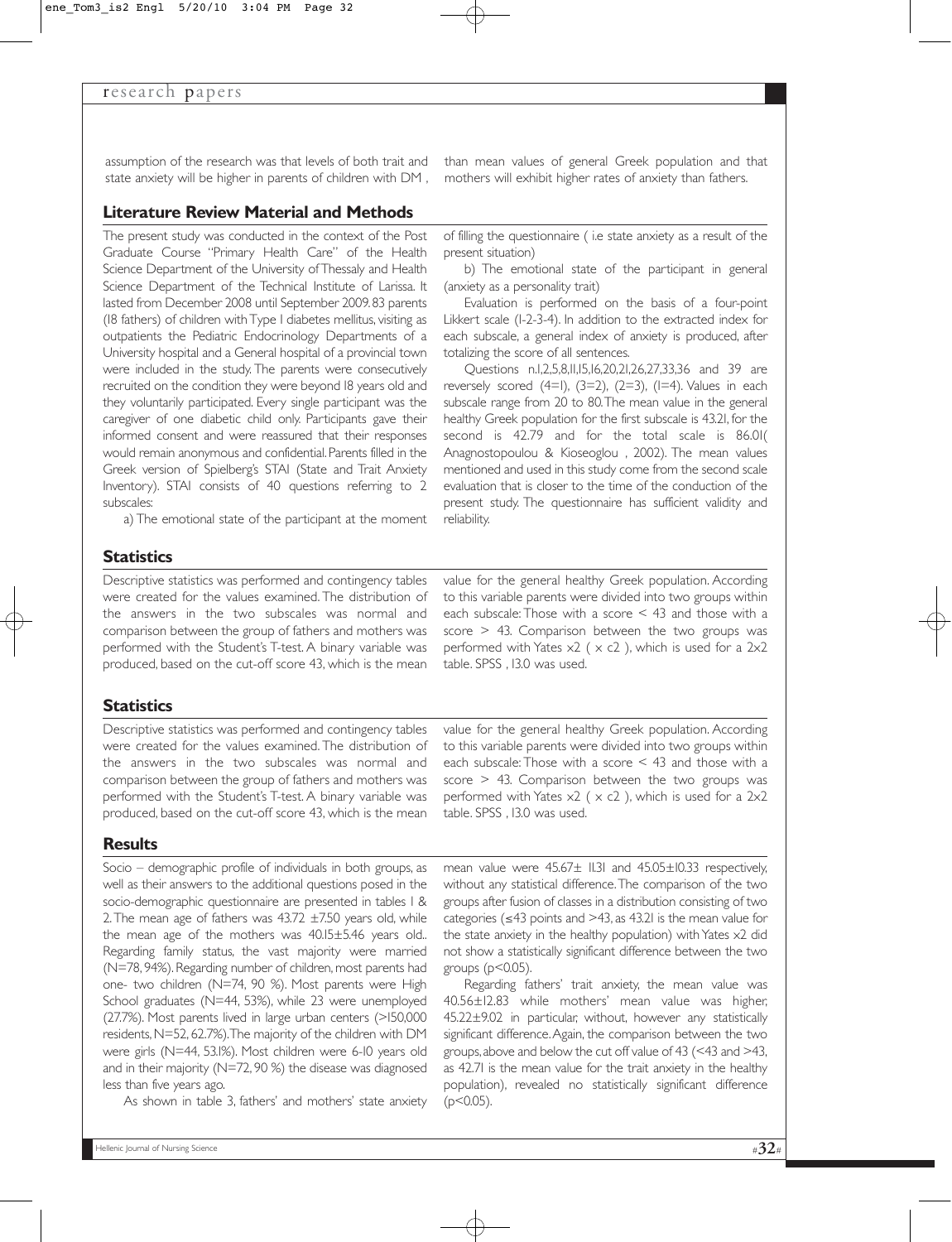### **Discussion**

The parents of the children with DM had higher levels of state anxiety in comparison to the Greek general population and mothers had higher scores in the subscale of trait anxiety. These results confirm our assumption that parents of children with DM will have higher levels of state anxiety than the general Greek population, but the assumption of the difference between fathers and mothers regarding state anxiety is not confirmed. It is noted that state anxiety mean values proposed in an older evaluation in Greece by Liakos & Giannitsi (1984) for the healthy individuals were about 39.69. These results are in accordance with those of international studies, which show that management of DM and the awareness of the consequences of their poor control cause relapsing stress and anxiety , even many years after the initial diagnosis Bowes et al. (2009). Most parents may exhibit signs of anxiety and depression, a phenomenon more intense in mothers (Kokkonen et al., 1997).Although maternal anxiety or depressive symptoms are not prominent in general, they do exist, at least in some mothers, even when they are informed of the possibility of a DM screening test in newborns (Kerruish et al , 2007,Horsch et al, 2007). Fathers' stress has been positively associated with mother-reported difficult child behaviour (Mitchell et al 2009). Hearing about the diagnosis is a traumatic stressor for the majority of the parents, with 40 % of them reporting moderate to severe symptoms of stateanxiety and 17% moderate to severe symptoms of depression (Streisand et al, 2008).

It has also been found that parents of children with DM consider their child as less healthy in comparison to his peers, despite the fact in evaluation of physical activities, children with DM have similar scores with the rest of the children( Kaloudi,

2009). Parental stress is reversely related to the age of the parent and the socioeconomic status of the family ( Mitschell et al, 2009).The regimens in use also affect the psychological status of the parent with insulin injections placing a greater burden on parental psychological status compared to pumps (Streisand et al , 2005). The importance of investigation and management of stressors and parental psychological burden is proven by the fact that the bad emotional status of the parent places a risk for the development of psychiatric disturbances in children, with unpleasant effects on DM control(Piazza-Waggoner et al, 2008, Mullins et al, 2007).

It would be important for future research on this issue to compare parents of children with DM , depending on the years suffering from DM and/or which side ( fathers' or mothers') is likely responsible for the inheritance of the disease.

It would be interesting to compare the psychological features of parents of diabetic children with those of parents of healthy children and those suffering from other chronic diseases. It has been found that, comparing to other chronic illnesses diseases, children with DM exhibit a rather better quality of life (Kaloudi , 2009, Boman et al 2004).

Limitations of the study include the small sample size of fathers, which limits the statistical power of the comparisons of the subgroups.

As a conclusion, both parents of children with DM present higher state anxiety levels in comparison with the mean value of the healthy general Greek population, while mothers also exhibit higher levels of trait anxiety. No statistically significant difference is observed between fathers and mothers.

#### **References**

Anagnostopoulou, Τ., Κioseoglou, G.,(2002). Spielberger's Anxiety Questionnaire (State-Trait Anxiety Inventory). In :Stalikas, A., Triliva S., & Roussi P(Εds.). Psychometric tools in Greece. Ellinika Grammata, Athens, pp 25-69

Boman, K.K.,Viksten, J., Kogner, P., Samuelsson, U.,(2004). Serious illness in childhood: the different threats of cancer and diabetes from a parent perspective. The Journal of pediatrics 145(3), 373-9

Bowes, S., Lowes, L.,Warner, J., Gregory, J .W., (2009). Chronic sorrow in parents of children with type 1 diabetes. Journal of Advanced Nursing, 65 (5), 992– 1000.

Goldbeck, L., Koffmane, K., Lecheler, J., Thiessen, K., Fegert, J.M, (2007). Disease severity, mental health, and quality of life of children and adolescents with asthma. Pediatric pulmonology 42(1):15-22

Horsch,A., McManus, F., Kennedy, P., Edge J.,(2007).Anxiety, depressive, and posttraumatic stress symptoms in mothers of children with type 1 diabetes. Journal of traumatic stress 20(5),881-91

Kaloudi, E.,(2009). Quality of life in children with insulin-dependent diabetes mellitus and management of the disease by family environment .EAP,Athens

Kerruish, N.J., Campbell-Stokes, P.L., Gray,A., Merriman,T.R., Robertson, S.P., Taylor, B.J..(2007). Maternal psychological reaction to newborn genetic screening for type 1 diabetes. Pediatrics 120(2), 324-35.

Kokkonen, J.,Taanila,A., Kokkonen, E-R., (1997). Diabetes in adolescence:The effect of family and psychologic factors on metabolic control. Nordic Journal of Psychiatry 51(3), 165–172.

Liakopoulou, M.,Alifieraki,T., Katideniou,A., Peppa, M., Maniati, M.,Tzikas, D., Hibbs, E.D., Dacou-Voutetakis, C., (2001). Maternal expressed emotion and metabolic control of children and adolescents with diabetes mellitus. Psychotherapy and Psychosomatics .70 (2), 78-85.

Liakos, A., Giannitsi, S., (1984). Reliability and validity of modified Gerrek version of Spielberger's anxiety scale . Encephalos 21(1), 71-76.

Lowes L., Gregory J.W., Lyne, P., (2005). Newly diagnosed childhood diabetes: a psychosocial transition for parents? Journal of Advanced Nursing 50 (3), 253–261.

Mitchell SJ, Hilliard ME, Mednick L, Henderson C, Cogen FR, Streisand R.Stress among fathers of young children with type 1 diabetes. Families, systems & health (2009 );27(4):314-24.

Mullins, L.L., Wolfe-Christensen, C., Pai, A.L., Carpentie,r M.Y., Gillaspy, S., Cheek, J ,Page, M.,(2007).The relationship of parental overprotection, perceived child vulnerability, and parenting stress to uncertainty in youth with chronic illness. Journal of pediatric psychology 32(8), 973-82

Piazza-Waggoner, C., Modi, A.C., Powers, S.W.,Williams, L.B., Dolan, L.M., Patton, S.R., (2008). Observational Assessment of Family Functioning in Families with Children Who Have Type 1 Diabetes Mellitus. Journal of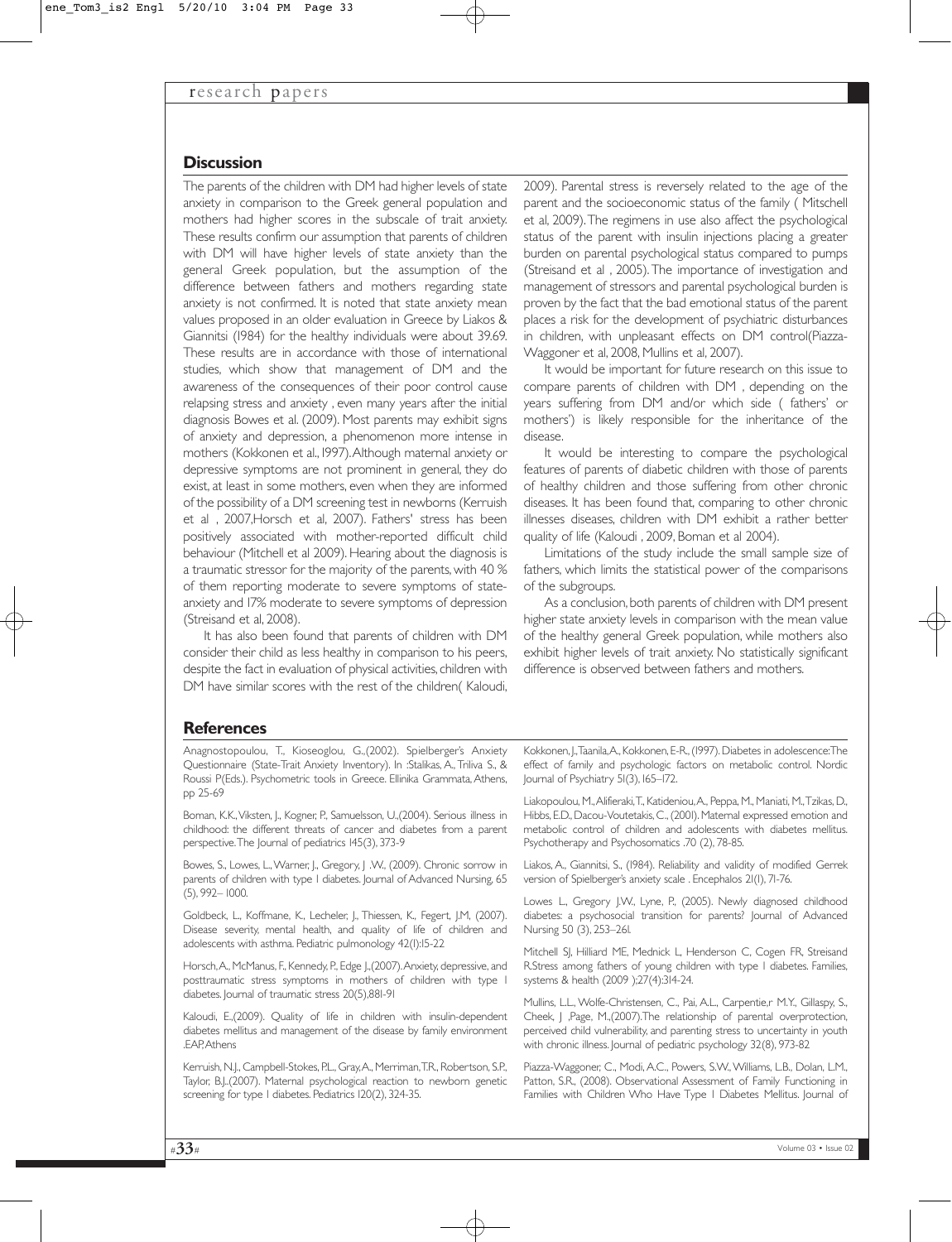developmental and behavioral pediatrics 29(2):101-105

Raina, P., O'Donnell, M., Rosenbaum, P, Brehaut J.,Walter S.D, Russell, D., Swinton, M., Zhu, B., Wood, E.,(2005). The health and well-being of caregivers of children with cerebral palsy. Pediatrics 115(6),626-36.

Streisand, R., Mackey, ER., Elliot, B.M., Mednick, L., Slaughter, I.M., Turek, J., Austin, A.,(2008). Parental anxiety and depression associated with caring

for a child newly diagnosed with type 1 diabetes: opportunities for education and counseling. Patient education and counseling 73(2),333-8.

Streisand, R., Swift, E.,Wickmark,T., Chen, R., Holmes, C.S., (2005). Pediatric parenting stress among parents of children with type 1 diabetes: the role of self-efficacy, responsibility, and fear. Journal of pediatric psychology , 30:513-21

#### **Tables**

# **Table 1. Distribution of the 83 parents of children with DM, depending on age, family status and number of children.**

|                             | Fathers N(%) | Mothers N(%)        | Total N(%)          |
|-----------------------------|--------------|---------------------|---------------------|
| Age (years)                 |              |                     |                     |
| $\geq 24 - 30$              | (5.5)        | 3(4.6)              | 4(4.8)              |
| $3I-40$                     | 5(27.8)      | 30(46.2)            | 35(42.2)            |
| $41 - 54$                   | 12(66.7)     | 32(49.2)            | 44 (53.0)           |
| Total                       | 18(21.7)     | 65(78.3)            | 83(100.0)           |
| Family status               |              |                     |                     |
| Unmarried                   | 0(0.0)       | $\overline{1(1.5)}$ | $\overline{1(1.2)}$ |
| Married                     | 16(88.9)     | 62(95.4)            | 78 (94.0)           |
| Divorced                    | $2$ (II.I)   | 2(3.1)              | 4(4.8)              |
| Total                       | 18(21.7)     | 65(78.3)            | 83 (100.0)          |
| Number of children          |              |                     |                     |
|                             | (5.6)        | 34(52.3)            | 35(42.2)            |
| $\overline{2}$              | 15(83.3)     | 25(38.4)            | 40(48.2)            |
| $\overline{3}$              | $2$ (II.I)   | 4(6.2)              | 6(7.2)              |
| $\overline{4}$              | 0(0.0)       | 2(3.1)              | 2(2.4)              |
| Total                       | 18(21.7)     | 65(78.3)            | 83(100.0)           |
| <b>Educational level</b>    |              |                     |                     |
| Junior High School graduate | 0(0.0)       | 1(1.5)              | (1.2)               |
| High School graduate        | 9(50.0)      | 35(53.8)            | 44 (53.0)           |
| University/TEI graduate     | 9(50.0)      | 29(44.6)            | 38 (45.8)           |
| Total                       | 18(21.7)     | 65(78.3)            | 83(100.0)           |
| Profession                  |              |                     |                     |
| Unemployed/ Housekeeping    | 0(0.0)       | 23(35.4)            | 23(27.7)            |
| Freelancer                  | (5.6)        | 5(7.7)              | 6(7.2)              |
| Employee in private sector  | 10(55.6)     | 12(18.4)            | 22(26.5)            |
| Public servant              | 7(38.9)      | 25(38.5)            | 32(38.6)            |
| Total                       | 18(21.7)     | 65(78.3)            | 83(100.0)           |
| Place of residence          |              |                     |                     |
| Village-small town          | 3(16.7)      | 8(12.3)             | (13.2)              |
| $Town < 150.000$ residents  | 5(27.8)      | 15(23.1)            | 20(24.1)            |
| T <sub>own</sub> > 150.000  |              |                     |                     |
| Residents                   | 10(55.6)     | 42 (64.6)           | 52(62.7)            |
| Total                       | 18(21.7)     | 65(78.3)            | 83(100.0)           |